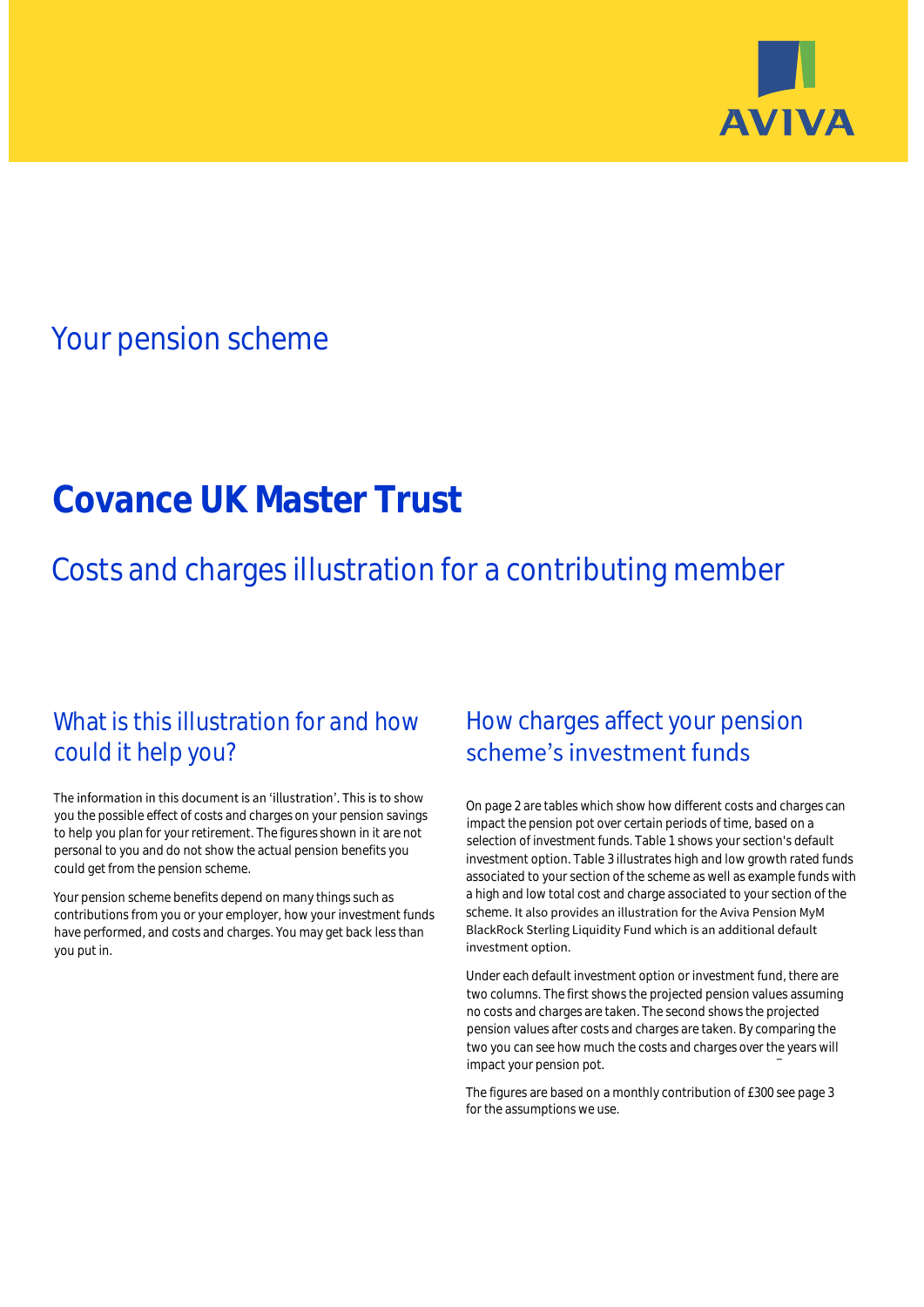| Illustration of effect of costs and charges on the Default Investment Option in<br><b>Covance UK Master Trust</b> |                                        |                                    |  |  |  |  |
|-------------------------------------------------------------------------------------------------------------------|----------------------------------------|------------------------------------|--|--|--|--|
|                                                                                                                   | My Future SO                           |                                    |  |  |  |  |
| Assumed growth rate 3.2% (p.a.)                                                                                   |                                        |                                    |  |  |  |  |
|                                                                                                                   | Assumed costs and charges 0.29% (p.a.) |                                    |  |  |  |  |
| At end of year                                                                                                    | Projected value assuming no            | <b>Projected value after costs</b> |  |  |  |  |
|                                                                                                                   | costs and charges are taken            | and charges are taken              |  |  |  |  |
| $\mathbf{1}$                                                                                                      | £3,580                                 | £3,570                             |  |  |  |  |
| $\overline{2}$                                                                                                    | £7,200                                 | £7,180                             |  |  |  |  |
| 3                                                                                                                 | £10,900                                | £10,800                            |  |  |  |  |
| 4                                                                                                                 | £14,600                                | £14,500                            |  |  |  |  |
| 5                                                                                                                 | £18,300                                | £18,100                            |  |  |  |  |
| 10                                                                                                                | £37,600                                | £37,000                            |  |  |  |  |
| 15                                                                                                                | £57,900                                | £56,600                            |  |  |  |  |
| 20                                                                                                                | £79,400                                | £76,900                            |  |  |  |  |
| 25                                                                                                                | £102,000                               | £98,100                            |  |  |  |  |
| 30                                                                                                                | £126,000                               | £120,000                           |  |  |  |  |
| 35                                                                                                                | £151,000                               | £143,000                           |  |  |  |  |
| 40                                                                                                                | £176,000                               | £165,000                           |  |  |  |  |
| 45                                                                                                                | £198,000                               | £184,000                           |  |  |  |  |
| 50                                                                                                                | £217,000                               | £201,000                           |  |  |  |  |

### **Table 2**

| List of Funds included in the Default Investment Option |                       |                    |
|---------------------------------------------------------|-----------------------|--------------------|
| <b>Fund name</b>                                        | <b>Total Cost and</b> | <b>Growth Rate</b> |
|                                                         | Charge (p.a.)         | (p.a.)             |
| Av MyM My Future Growth S0                              | 0.31%                 | 3.60%              |
| Av MyM My Future Consolidation S0                       | 0.26%                 | 2.40%              |
|                                                         |                       |                    |
|                                                         |                       |                    |
|                                                         |                       |                    |
|                                                         |                       |                    |
|                                                         |                       |                    |
|                                                         |                       |                    |
|                                                         |                       |                    |
|                                                         |                       |                    |

#### **Aviva Life & Pensions UK Limited.**

Registered in England No. 3253947. Registered office: Aviva, Wellington Row, York, YO90 1WR. Authorised by the Prudential Regulation Authority and regulated by the Financial Conduct Authority and the Prudential Regulation Authority. Firm Reference Number 185896. **aviva.co.uk** TEMP GFI NG071309 09/2018